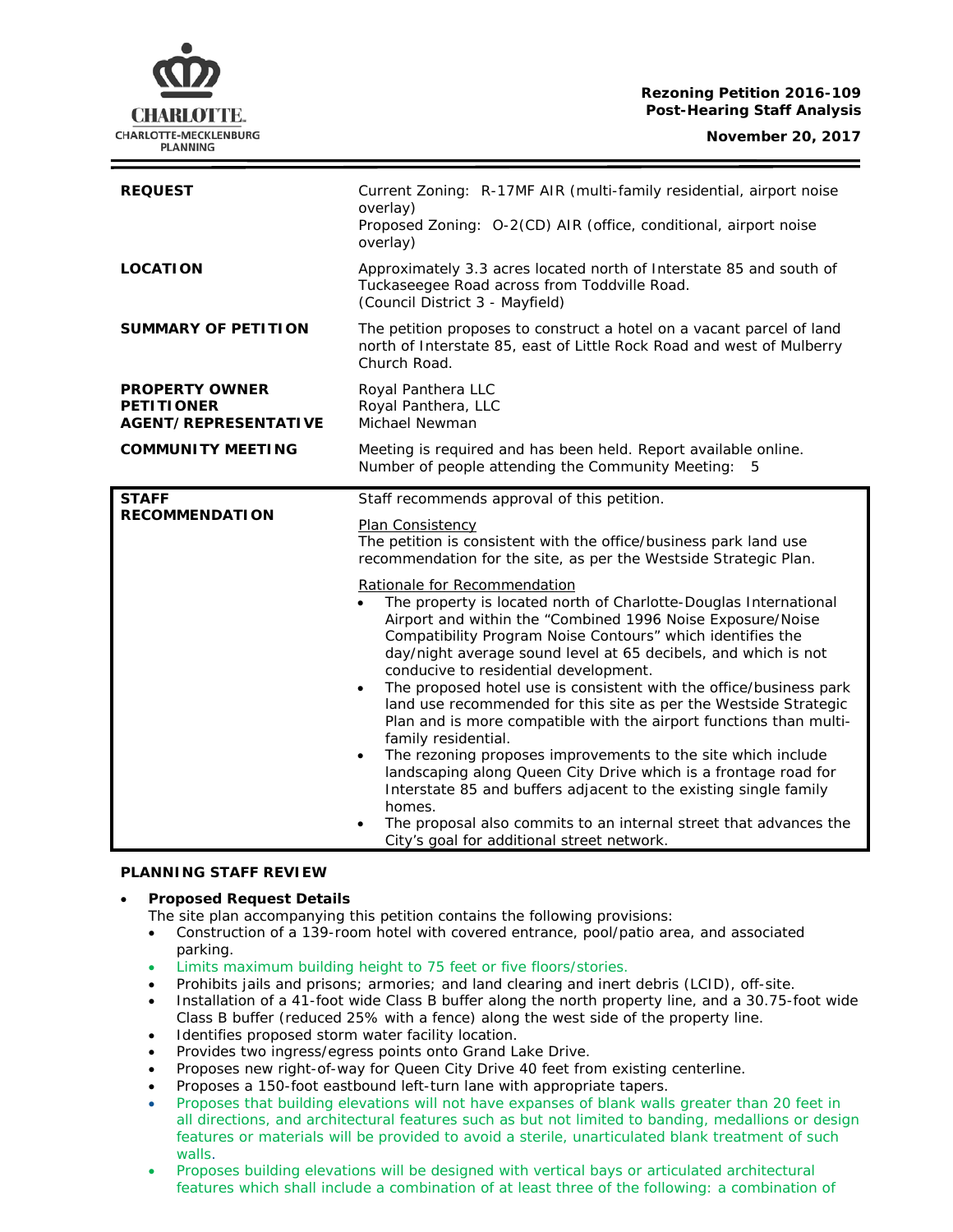exterior wall offsets (projections and recesses), columns, pilasters, change in materials or colors, awnings, arcades, or other architectural elements.

- Proposes that multi-story buildings have a minimum of 20% transparency on all upper stories.
- Improves Grand Lake Drive to meet 57-foot wide Local Office/Commercial Wide Road design.
- Installation of a six-foot wide sidewalk and eight-foot planting strip along Queen City Drive, and an eight-foot wide sidewalk and 14-foot planting strip along west side of Grand Lake Drive.
- Notes dedication and fee simple conveyance of all rights-of-way to the City/NCDOT as identified will be completed before issuance of building certificate of occupancy.
- Notes all proposed transportation improvements identified on the plan will be constructed and approved before issuance of building certificate of occupancy.

#### • **Existing Zoning and Land Use**

- The subject site is currently undeveloped and surrounded by residential, institutional, retail, and industrial uses.
- North are single family residential homes, religious facilities, community park, and undeveloped land zoned R-3 LLWA AIR (single family residential, Lower Lake Wylie Protected Area, Airport Noise Overlay) and R-17MF AIR (multi-family residential, Airport Noise Overlay).
- East are undeveloped acreage, hotels, and commercial uses zoned R-17MF (multi-family residential), R-17MF AIR (multi-family residential, Airport Noise Overlay), O-1(CD) AIR (office, Airport Noise Overlay), B-2 AIR (general business, Airport Noise Overlay), and B-2(CD) AIR (general business, conditional, Airport Noise Overlay).
- South, across Interstate 85, are a mobile home park, and office/industrial/warehouse uses zoned I-1 AIR (light industrial, Airport Noise Overlay) and I-2 AIR (general industrial, Airport Noise Overlay).
- West are undeveloped acreage, single family homes, hotels, commercial and warehouse uses zoned R-3 LLWPA AIR (single family residential, Lower Lake Wylie Protected Area, Airport Noise Overlay), and R-17MF AIR (multi-family residential, Airport Noise Overlay).
- See "Rezoning Map" for existing zoning in the area.

## • **Rezoning History in Area**

• There have been no recent rezonings in the immediate area.

### • **Public Plans and Policies**

- The *Westside Strategic Plan* (2000) recommends office/business park land uses for this site and surrounding area.
- **TRANSPORTATION CONSIDERATIONS**
	- The site frontage is along a major collector between two interchanges with I-85. The current site plan commits to an internal street that advances CDOT's goal for additional network and commits to construction of the future cross section of Queen City Drive along the site frontage.
	- **Vehicle Trip Generation:**

#### Current Zoning:

Existing Use: 10 trips per day (based on a single family home).

Entitlement: 460 trips per day (based on 56 multi-family units).

Proposed Zoning: 1,140 trips per day (based on hotel with 139 rooms).

## **DEPARTMENT COMMENTS** (see full department reports online)

- **Charlotte Area Transit System:** No issues.
- **Charlotte Department of Housing and Neighborhood Services:** No issues.
- **Charlotte-Douglas International Airport:** No comments received.
- **Charlotte Fire Department:** No issues.
- **Charlotte-Mecklenburg Schools:** Non-residential petitions do not impact the number of students attending local schools.
- **Charlotte Water:** Charlotte Water currently does not have water or sewer system availability for the parcel under review. The closest existing water main is located approximately 570 feet southeast of the southeastern corner of the property on Queen City Drive. The closest existing sewer main is located approximately 250 feet southeast of the southeastern corner of the property on Queen City Drive.
- **Engineering and Property Management:**
	- **Arborist:** Trees in the right-of-way of all public streets are protected by the Tree Ordinance. No trees can be removed from or planted in the right-of-way of all State maintained streets (Queen City Drive) without permission of NC Department of Transportation and the City Arborist's office. Trees must be planted to meet NCDOT planting guidelines. Contact Laurie Reid